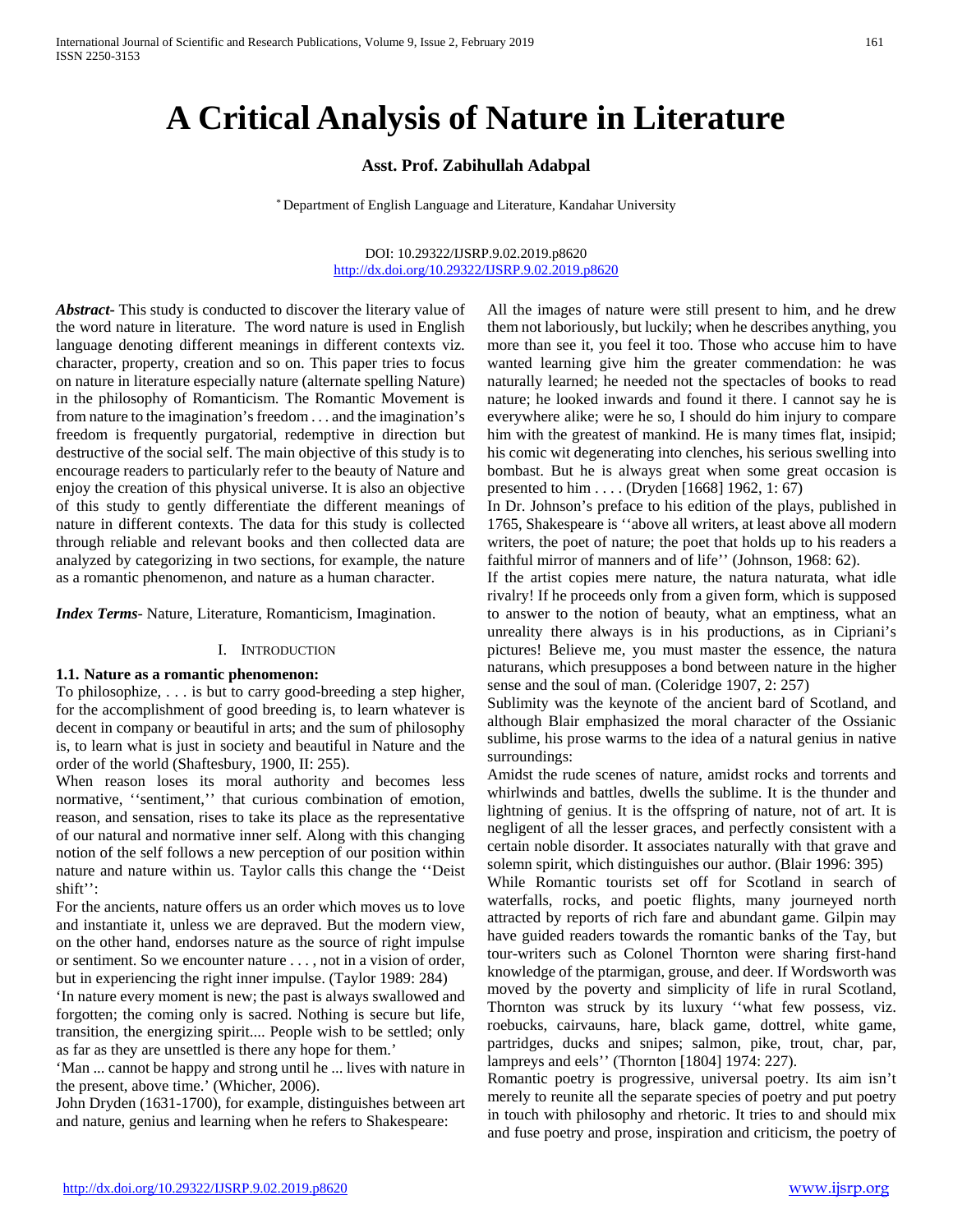art and the poetry of nature; and make poetry lively and sociable, and life and society … (Schlegel, 1991)

The principal topics around which Novalis's work is structured are religion, love, poetry, and death. Hymnen an die Nacht, a six-part poem written mainly in prose and published in the Athena¨um in 1800, tells of a longing for a ''holy, ineffable, mysterious night'' (der heiligen, unaussprechlichen, geheimnisvollen Nacht) and for death, intertwined realms of beauty, love (including erotic love), innocence, and oneness with Nature and with God. (Novalis 1989).

Following the ancient Greeks, Schleiermacher (1968), contrasted "ethics" (as the "speculative science of reason") with "physics" (as the "speculative science of nature"), a usage that reflects Aristotle's notion of rational human beings who live in a world (ethos) that is distinguishable from nature. Ethics seeks to attain a coherent and consistent view of the abiding forms of the human world; history ("the empirical science of reason") strives to understand the actual unfolding of it.

Far from being critical, Hegel views the youthful work of his contemporary as an important expression of the age's longing for an adequate understanding of religion and the relationship between man and nature. Schleiermacher has a higher conception of the capacity of understanding to assist in the reconciliation with nature and with the universe as a whole. Against Hegel, Schleiermacher wishes to be conscious of a divine spirit within him that is other than his own reason and against Jacobi, he claims he "will never give up seeking out this [spirit] in the deepest depths of the nature of the soul. (Schleiermacher, 1968, p. 117)

This solitude of essence is not be mistaken for a view of our position in nature. Our position in nature, nature will severely

Avenge. We are tenderly alive to love and hatred. ("The Heart," Early Lectures, 2, p. 280)

According to Bowra (1961), "In nature, all the Romantic poets found their initial inspiration. It was not everything to them, but they would have been nothing without it; for through it they found those exalting moments when they passed from sight to vision and pierced, as they thought, to the secrets of the universe."

Enlightenment questioning of existing civilization through a eulogy of nature went hand in hand with the tendency of political radicals to word their challenge to the existing order with images of natural energy. Stephen Prickett has observed that in England from the very beginning many pro-Revolutionary writers had been employing images drawn from nature and the natural world, often with . . . implications of irresistible forces at work shaping human destiny. For [Thomas] Paine it forms one of the dominant images of Part II of The Rights of Man, which had been prepared for by earlier references to the Revolution as a new 'spring'. (Prickett 1989: 7)

The movement of quest-romance, before its internalization by the High Romantics, was from nature to redeemed nature, the sanction of redemption being the gift of some external spiritual authority, sometimes magical. The Romantic Movement is from nature to the imagination's freedom . . . and the imagination's freedom is frequently purgatorial, redemptive in direction but destructive of the social self. (Bloom 1970: 5–6)

In pre-Romantic poetry dealing with landscape the objects of nature are described and a reflection or a moral is, as it were, simply appended to the description of the natural object. The 'paysage moralisé was not', says Abrams, . . On Coleridge's philosophical premises, in this poem nature is made thought and thought nature, both by their sustained interaction and by their seamless metaphoric continuity. (Bloom 1970: 223)

One could even say that progress has been made not only in defining the common features of romanticism but in bringing out what is its peculiarity or even its essence and nature: that attempt, apparently doomed to failure and abandoned by our time, to identify subject and object, to reconcile man and nature, consciousness and unconsciousness by poetry which is "the first and last of all knowledge." (Wellek, 1962)

Every man is defined by his nature, as a landscape in nature is limited by the horizon; and that nature can be read in his "character," as a poem is read. The poet, too, is defined by his landscape (and here Emerson brings the senses of nature as character and nature as countryside together), which if he is true to himself will be found, down to the last straw, in what he writes. This solitude of essence is not be mistaken for a view of our position in nature. Our position in nature, nature will severely Avenge. We are tenderly alive to love and hatred. ("The Heart,"

Early Lectures, 2, p. 280)

Recently Sarah Pratt (1984), writing on Russian romanticism, distinguished five concepts of nature among the poets and writers of that eclectic and somewhat confusing period: (1) a static setting for human activity, (2) the impetus for poetic reverie, (3) a mirror of the human soul, (4) man's partner in the metaphysical universe, and (5) the Absolute, "the source, the point of return, and the measure of all phenomena of the universe including man."

## **1.2. Nature a Human character:**

A phenomenon such as the Speeches on Religion may not immediately concern the speculative need. Yet they and their reception – and even more so the dignity that is beginning to be accorded, more or less clearly or obscurely, to poetry and art in general in all their true scope – indicate the need for a philosophy that will recompense nature for the mishandling that it suffered in Kant and Fichte's systems, and set reason itself in harmony with nature, not by having reason renounce itself or become an insipid imitator of nature, but by reason recasting itself into nature out of its own inner strength (Hegel, 1977).

The Robbers (1781), merges the nihilism of the bastard Edmund with the diabolical hypocrisy of Richard III's rebellion against his natural destiny of ugliness: I have no small cause for being angry with Nature, and, by my honour! I will have amends. – Why did I not crawl first from my mother's womb? why not the only one? why has she heaped on me this burden of deformity? on me especially? just as if she had spawned me from her refuse. Why to me, in particular, this snub of the Laplander? These Negro lips? these Hottentot eyes? [ . . . ] No! no! I do her injustice – she bestowed inventive faculty, and sets us naked and helpless on the shore of this great ocean, the world – let those swim who can – the heavy may sink. To me, she gave naught else, and how to make the best use of my endowment is my present business. Men's natural rights are equal; the is met by claim effort by effort, and force by force – right is with the strongest – the limits of our power constitute our laws. (Schiller 1953: 18ff.)

What a frightful and odious spectacle is the man who delivers himself up to the tyranny of his violent and wrathful passions ! . . . The man is transformed into a brute, or rather into a fiend and a